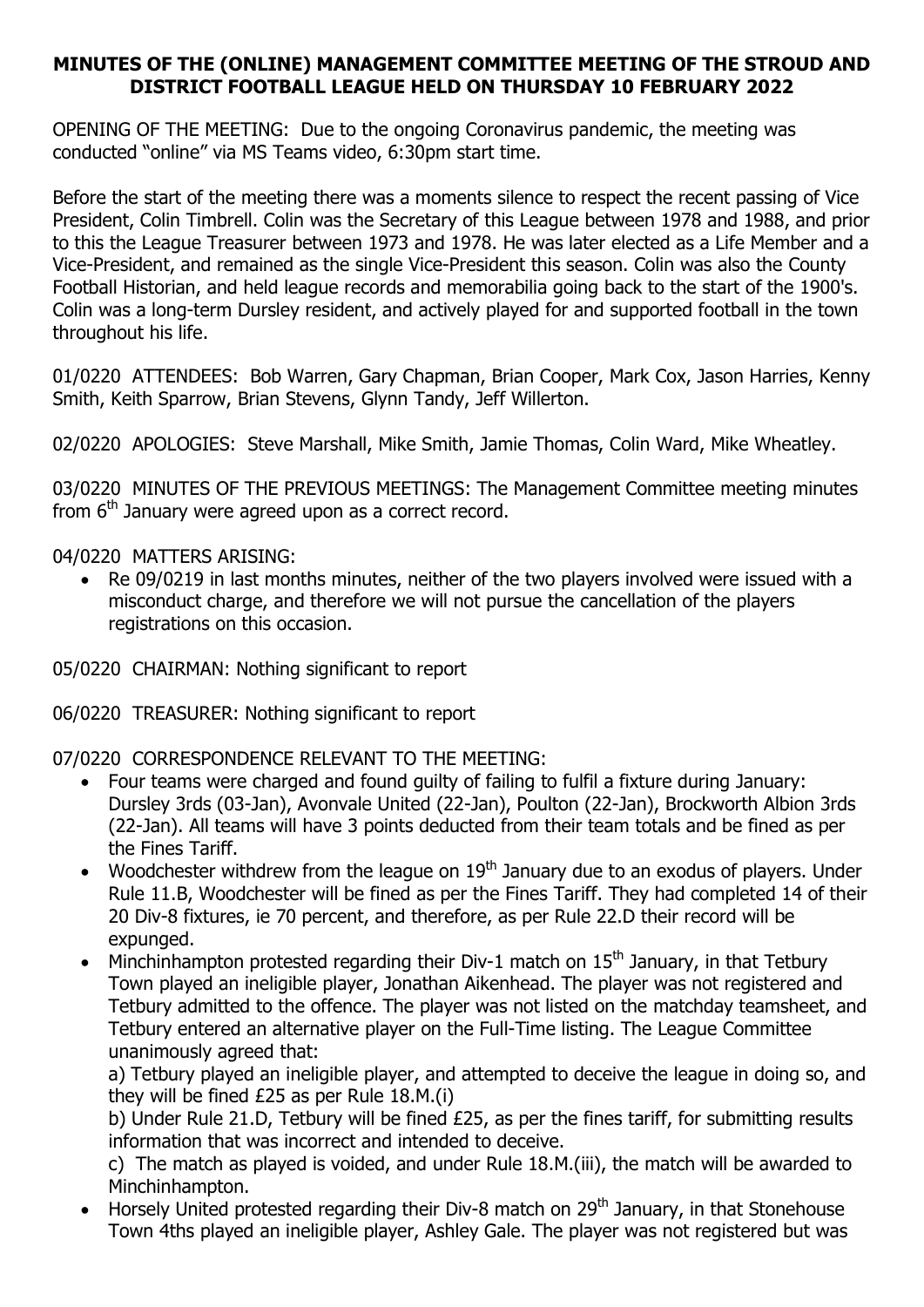listed on the matchday teamsheet as they believed he was registered at the time. However, Stonehouse entered an alternative player on the Full-Time listing and only admitted to the offence following Horsley's protest. The League Committee unanimously agreed that: a) Stonehouse played an ineligible player, although the League accept that the team manager and player were unaware that the player was not registered at the time, and they will be fined £10 as per Rule 18.M.(i)

b) Under Rule 21.D, Stonehouse will be fined £25, as per the fines tariff, for submitting results information that was incorrect and intended to deceive.

c) The match as played is voided, and under Rule 18.M.(iii), the match will be replayed.

- $\bullet$  On  $8<sup>th</sup>$  January, Randwick Reserves vs Poulton match was abandoned early in the match by the referee due to the pitch conditions. The match is to be replayed.
- On 15<sup>th</sup> January, Tuffley Rovers had to postpone their Div-4 match at home to Frampton 3rds, but despite informing League Officers, they failed to contact Frampton, who were only alerted to the postponement when Full-Time was updated around 11:30. Tuffley are to be fined as per the Fines Tariff, Rule 20.E.(iii) applies.
- On 22nd January, Avonvale had to postpone their Div-2 match at Longlevens 3rds due to insufficient players, but did this at 11:27. Avonvale are to be fined for the late call as per the Fines Tariff, Rule 20.E.(iii) applies.
- A low referee mark and report was received from Stroud United. The matter involved a referee with strong associations to the opposition club. This is being addressed going forward, the referee will not be appointed to officiate any of that club's teams in the future.
- A low referee mark and report was received from Charfield. This is the second time this season that a similar complaint has been levied at the referee, and indirectly at the same team, this being Barnwood United Res. A request to Charfield for a full set of witness statements regarding a number of allegations that were laid against individual Barnwood players was not forthcoming, instead, the Committee were only able to deal with the summary report as provided by the Charfield Reserves manager.

As all the allegations made were on-field ones, and therefore should have been dealt with by the referee and then the GFA, the Committee were not able to proceed with any formal investigation involving Barnwood. Rather, due to the lack of response and actions made by the referee in question (similar to a complaint earlier in the season), coupled with a number of previous complaints from this and previous seasons, it was agreed not to invite the referee to officiate on this league next season, a decision not made lightly due to the severe shortages of referees.

It was agreed that had Charfield provided the witness statements as requested, then the matter may have progressed with a possible outcome of seeking to exclude Barnwood from the League under Rule 12. Without the evidence, the League is unable to take matters further.

- On  $5<sup>th</sup>$  February, the two matches involving Tredworth Tigers (Div-1), and Uley (Div-3) were postponed due to outbreaks of Covid in the teams involved. Both clubs provided the necessary information required to arrive at the decisions to postpone.
- Minety have now reverted to using their handbook listed ground at Minety.

## 08/0220 REFEREES SECRETARY:

 Two new referees have emerged from the recent Referees course. One is already refereeing in the league and the other is likely to begin in the near future.

## 09/0220 ASSISTANT SECRETARY, including REFEREES SUPPORT OFFICER

 Gary notified the League that he was witness to a player from Painswick urinating in the bushes at the side of the pitch at Quedgeley, in view of spectators and the general public. The referee did not witness this and so the player did not get sent off. Gary drew the matter to the attention of Painswick. All clubs should note the above and make sure that this is not